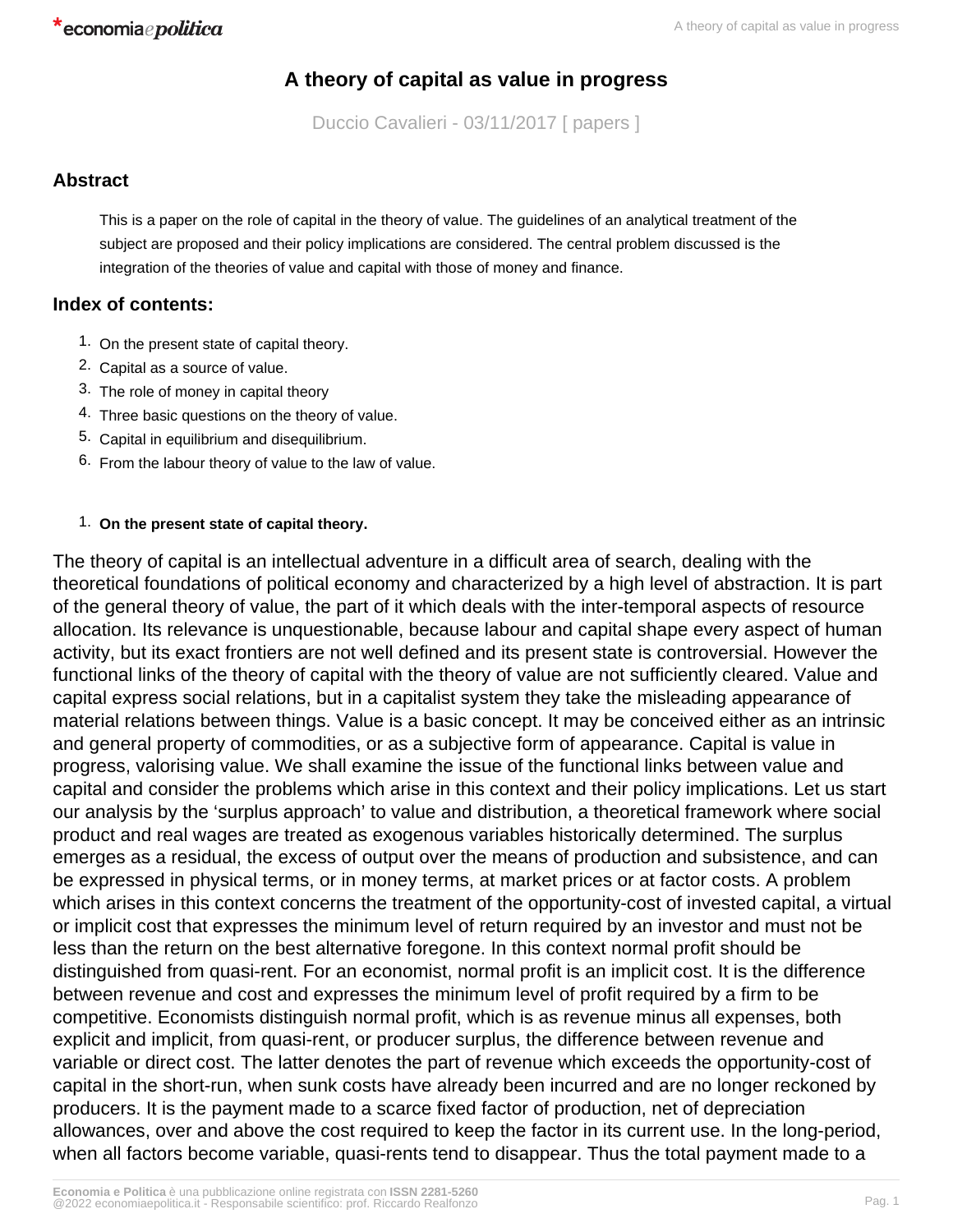<span id="page-1-0"></span>factor of production for an economist is the sum of three distinct elements: the fixed cost; the variable cost, inclusive of a normal profit, and a pure or extra profit, which may include a risk element. The professional accountant practice is different, because profit is not defined as the difference between revenue and cost, but as that between revenue and explicit expenses. As such, it encompasses two components: normal profit, which includes the implicit cost associated with lost investment opportunities and the compensation for the services of capital, and pure or extra profit, which is a residual surplus. In the empirical valuation of chartered accountants, where assets and liabilities are reckoned at a given point in time, following institutional rules and local habits, the opportunity-cost of capital is not considered. The profitability of investments thus is higher for bookkeepers and lower for economists. Capital may be conceived either as real capital, a tangible stock of heterogeneous instrumental goods which generate an income in form of profit, or as financial capital, that is as a revolving fund of uncommitted, abstract productive power, suitable to be expressed in homogeneous units of value. Various concepts of capital are present in the economic literature. Let us recall some of them. A first one is the classical notion of real or physical capital, a tangible collection of heterogeneous instrumental goods, consisting in produced means of production and intermediate products used in production. A second one is the neoclassical notion of capital as a quantifiable factor of production, distinct from the original factors labour and land, present in the production function approach and rewarded by interest, a specific category of income. A third notion is that of 'financial capital', a liquid fund of uncommitted purchasing power, measured in money units, though not necessarily held in form of money[.\[1\]](#page-6-0) A fourth notion is the Austrian one of 'capital as time' (in the sense that can be expressed in terms of time), in which capital was regarded as a revolving fund of stored-up services of the 'original factors' labour and land, with a complex physical, value and time dimension, and attention was focused on the vertical dimension, or time structure, of the production process[.\[2\]](#page-6-0) A fifth one is that of capital as valorising value, which underlines the specific role performed by capital as the dynamic driving force in a capitalistic system. A sixth concept is the Marxian one of a social relation of dominion, specific of a capitalistic economy. A seventh one is that of cognitive capital, a concept that denotes knowledge, information and cognitive skills. In the present essay we shall not consider all of them in detail. We shall focus our attention on two specific problems of capital theory that appear of particular interest: those of capital budgeting, which concerns the process of investment appraisal, and of the determination of an optimal capital stock for the system as a whole. Their treatment presents a basic difficulty, as it implies adding to a physically heterogeneous benchmark stock of wealth consisting in accumulated capital goods measured at a point in time, which has no time dimension, an investment flow which has a specific time dimension.[\[3\]](#page-6-0) Solving this problem is the specific task of dimensional analysis, which deals with the conversion of different units of measure.[\[4\]](#page-6-0)

## 2. Capital as a source of value.

 In the course of the present analysis the logical necessity to abandon the pure labour theory of value will be confirmed. It will be argued that only part of the value of the capital invested in production is transferred in output. Let us consider further on the relationships between capital, value, money and labour. Capital is a collection of tangible real resources consisting in machinery and production equipment; whereas value is worth, the objective or subjective worth of something. Capital and labour are two distinct factors of production, which must be combined to produce an output. Nothing can be produced with unassisted labour or unassisted capital. The proportions in which labour and capital are combined in production are important. because different proportions imply different profit rates. The nature of the functional relation between capital and labour is controversial. This was a central subject in the discussion on the classical 'separation approach', which implied a distinct determination of quantities and prices. That is a prior determination of the real wage rate, the level and composition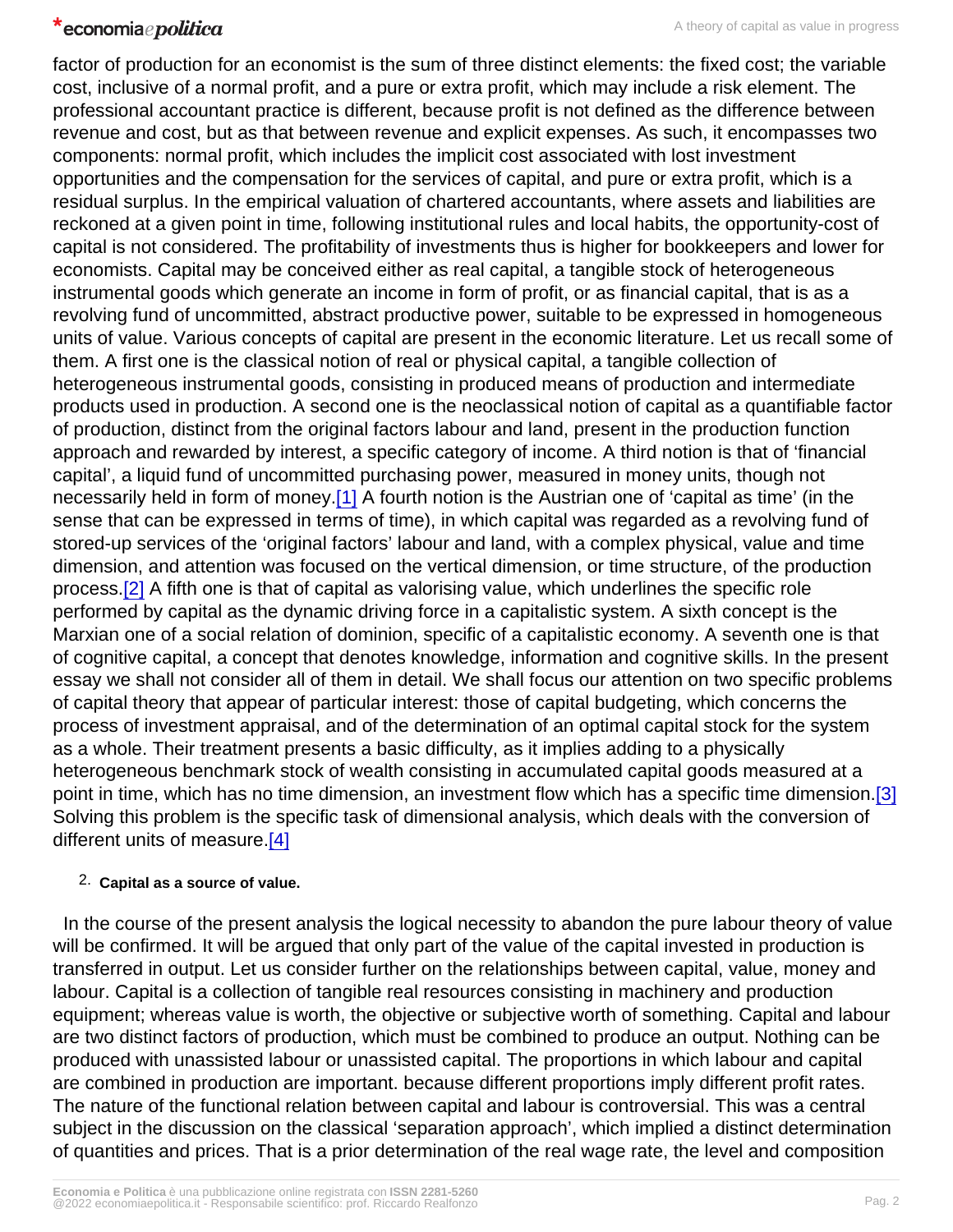<span id="page-2-0"></span>of the social product and the technical conditions of production – the analytical 'core' of the theory – and a later determination of the relative prices of commodities and of the social distribution of income. The idea of a separation approach had been initially held by Ricardo in his Principles, in the framework of a corn model, in which capital and output were homogeneous quantities, wages were paid in kind and the rate of profit was the ratio of two physical magnitudes. But it became untenable when wages began to be paid in money, that could then be used to buy alternative bundles of consumption goods. It was therefore abandoned in the third edition of Ricardo's Principles, in the analytical framework of a multi-sector economy, after criticisms raised by Malthus. The refutation of the separation approach removes a serious obstacle to a correct analysis of capital theory. It opens the way to an integrated stock-and-flow dynamic approach to the subject, which underlies the structural interdependence of commodities prices and quantities and the links between the real and the financial sectors of the economy. To avoid incurring in a circular reasoning, the separation approach involves a prior determination of the real wage, the level and composition of social product and the technical conditions of production, that must be established independently of the relative prices of commodities, the profit rate and the social distribution of income. But this interpretation is methodologically and historically questionable. Its central concept, the alleged 'core' of the system, is a black box where nothing is explained, because the analytical core of the system is arbitrarily isolated from the extra-core elements which regulate accumulation, growth and the distribution of income. After Ricardo's withdrawal, the separation approach fell rapidly out. It was not retained by Marshall and Walras. But it did not disappear entirely. In a different form it was re-proposed by Sraffa. [\[5\]](#page-6-0)

## 3. The role of money in capital theory.

 Let us now consider the role performed by money in capital theory, as a form of value, an expression of social labour-time and an element of formal mediation between values and prices. Labour and money are two strictly intertwined elements. Money, the universal equivalent, is not a factor of production in technical sense, as labour, but its initial availability is a necessary condition for production activity. Money is a logical requirement, because production must be financed. Firms must dispose of a money fund to be able to buy or hire what is needed for their production activity. The provision of this fund of money implies for a firm the bearing of a financial cost, in addition to the real costs incurred in production. The integration of money in the theory of capital requires a knowledge of the channels that link the finance sector to the real economy. The most important of them are the financial market and the bank lending channel. What has to be established to operate the integration is the causal direction of the relationship between the financial and the real sector of the economy. Does causality run from the financial sector to the real one, or is the behaviour of the financial sector ultimately determined by the needs of the real sector? Which is the driving force at work? We are inclined to believe in the existence of a bidirectional and asymmetrical causal nexus and to attribute to the supply of money a mixed nature, partly exogenous and partly endogenous. The exogenous component is that of fiat money, the legal tender issued by the monetary authority, or entered in the money circuit in an open economy as a result of the acquisition and conversion of foreign currency. The endogenous component is that of credit money, issued by commercial banks on demand, in form of bank loans or overdraft facilities. The determination of the prevalence of the endogenous or the exogenous component in the nominal supply of money is still an open problem in the literature, because the nominal supply has a controversial nature, differently from the real supply of money, which has an endogenous nature. Some post-Keynesian authors working in the banking school tradition consider the supply of money infinitely interest-elastic at the current level of the interest rate established by the monetary authority, and represent it by a horizontal line in the rate of interestquantity of money space. They are therefore called the 'horizontalists'. They focus the attention on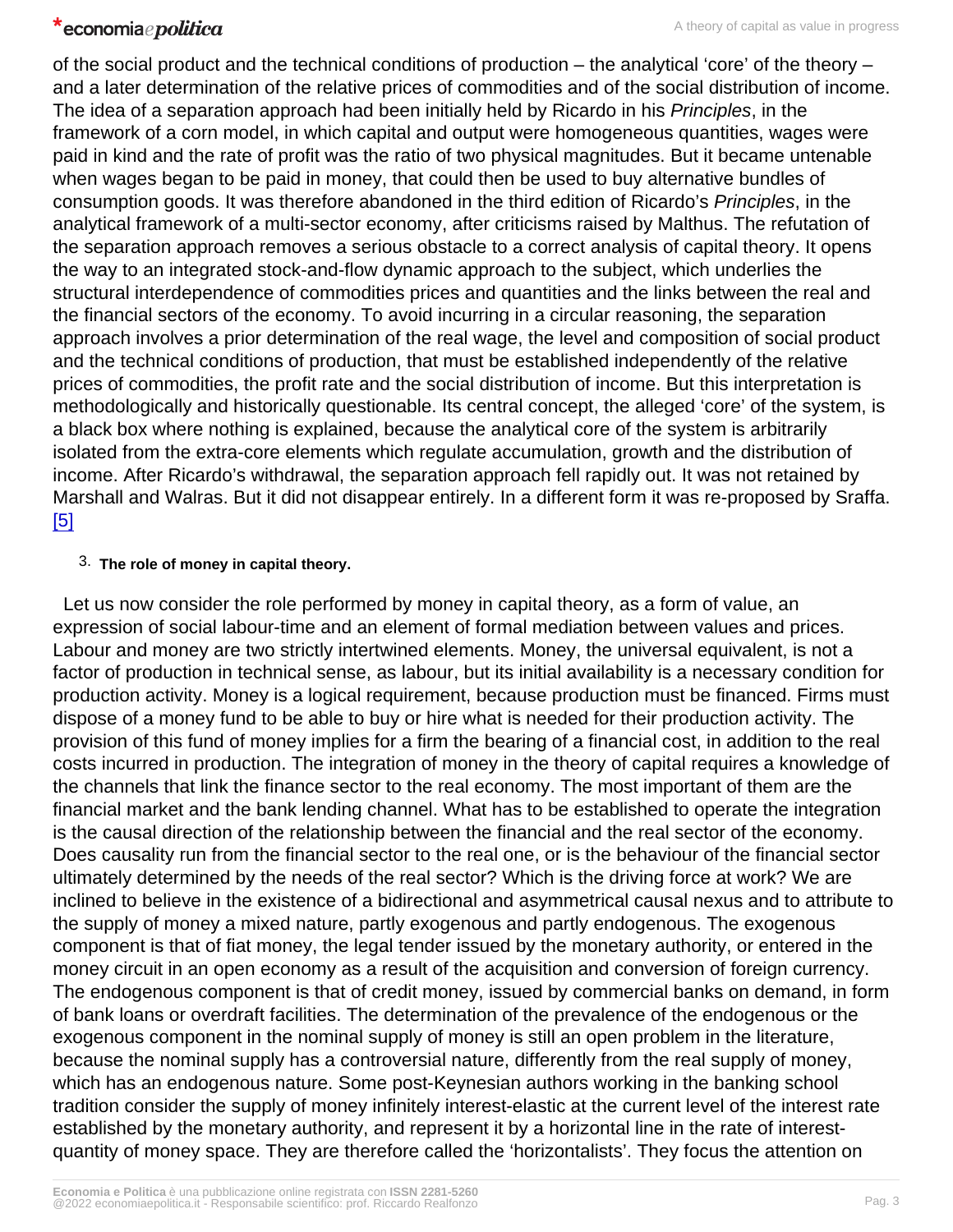<span id="page-3-0"></span>money flows, disregard the possibility of using money as a liquid store of wealth and downgrade the central bank to the role of a compliant lender of last resort. The horizontalists are opposed by the 'verticalists', the heirs of the old view of money of the currency school, who believe in the quantity theory of money and in the logical priority of bank deposits over bank loans. They consider the supply of credit money of exogenous nature, as determined by the monetary base and the money multiplier. And they hypothesize a vertical money supply schedule, matched by a downward-sloping schedule of the demand for money, and assume that these two curves intersect at the market interest rate. An intermediate position is held by two groups of non-fundamentalist post-Keynesians. One of them is that of the 'structuralists', who consider the supply of money as represented by a financial risk. The other group is that of the 'neo-chartalists', who emphasize the role of a peculiar type of pay-token having legal tender. They deny that the expansion of credit money can go on indefinitely over time and maintain that money supply and demand as two strictly connected variables that the commercial banks liquidity preference may affect negatively their responsiveness to the demand for credit. Needless to say, the initial availability of a fund of money is a necessary pre-requisite of any productive activity by firms. Money is needed to buy the services of productive factors and this implies an indirect cost that has to be added to the direct cost of production.

#### 4. Three basic questions on the theory of value.

 A theory of value should answer three fundamental questions concerning the search for the origin, the substance and the measure of value. Smith had an answer to all of them. He identified the source of any form of value in human labour and suggested to measure value by the sacrifice (the 'toil and trouble') labour implied. To explain the relation between value and price, Smith held different theories. One of them was a 'labour-embodied' theory of price, for the early and rude state of society which preceded the accumulation of capital and the appropriation of land. A second one was a 'labourcommanded' theory of price, which was assumed to hold later – after a phase of competition, characterized by the working of an 'invisible hand' – in a capitalist society where commodities were produced for profit. A further theory was an 'adding-up' theory of normal prices of commodities, in which wages, profits and rents entered as separate components. There was, therefore, in Smith a plurality of definitions and explanations of value, that were not satisfactorily reconciled in a cost-ofproduction theory of price determination. This was a distinct merit of Ricardo, who did not share the fundamentally optimistic vision of Smith.<sup>[\[6\]](#page-6-0)</sup> Ricardo's theoretical position has been the object of contrasting interpretations. Two of them are particularly interesting. One is the 'neo-Ricardian' interpretation of the Russian-German school, which implies a logic of separation and causal ordering, with independent and sequential determination of quantities, prices and the distribution of income. The other one is the so-called 'new view' of the Ricardian system, of Samuel Hollander and John Hicks, that implies an opposite logic of integration, by which Ricardo could be considered a forerunner of the neoclassical paradigm of general economic equilibrium. In his search of an invariable measure of value, Ricardo addressed his attention to the real world, but could not identify in it a commodity of this type. Therefore he did not take a definitive distance from the labour theory of value, whose logical insufficiency he had perceived. He ultimately held an incomplete cost-of-production theory of value.[\[7\]](#page-7-0)

5. Capital in equilibrium and in disequilibrium. An integrated approach.

 The conventional representation of an economy in stationary equilibrium takes place in an imaginary steady-state framework where all expectations are fulfilled and all individual plans are compatible and are realized. Under such unrealistic conditions, the theory of capital is much simplified. Real economies, however, are not in stationary equilibrium. A disequilibrium approach is thus needed. It implies an integration of the theory of capital with the theory of investment, that is a stock-and-flow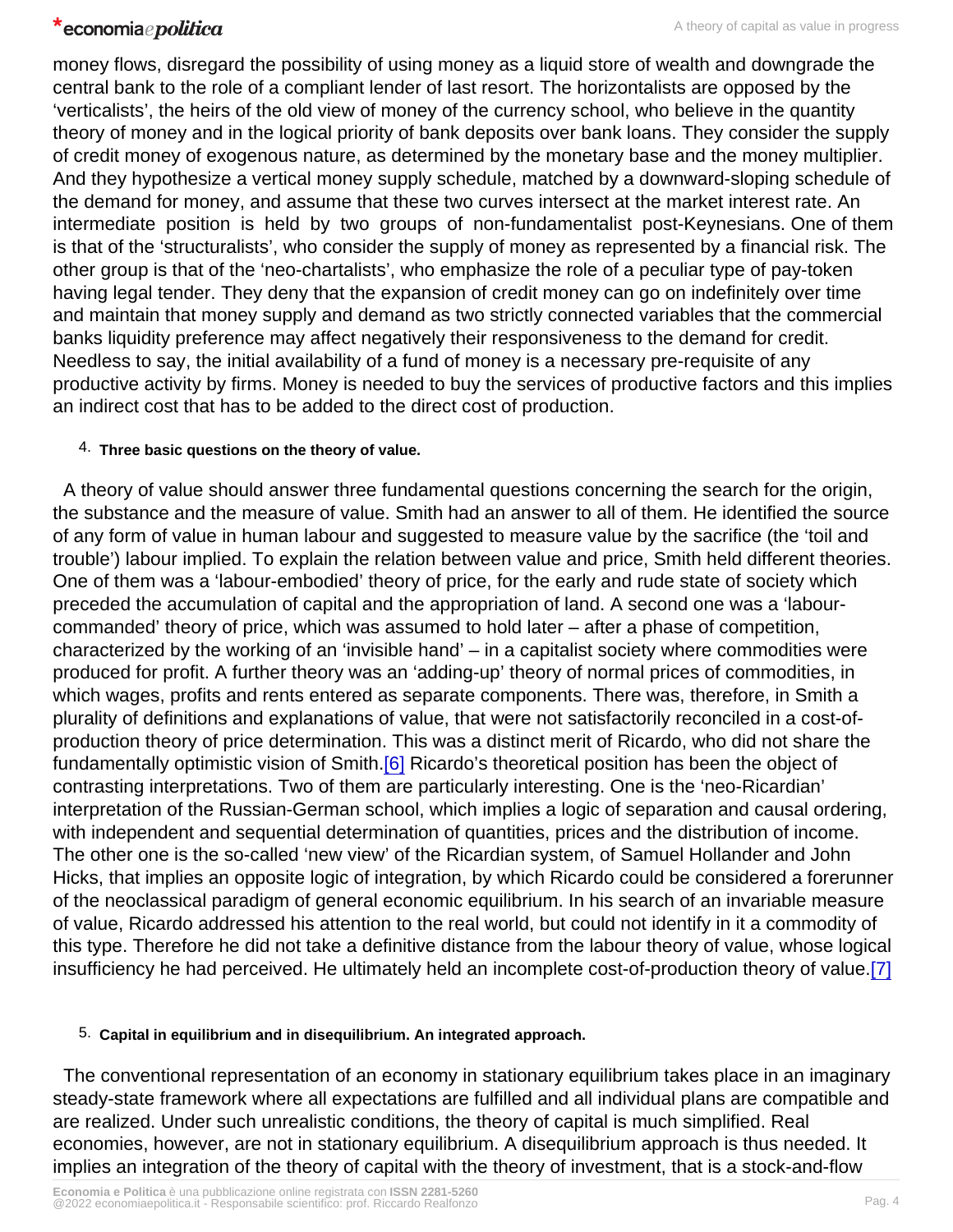<span id="page-4-0"></span>approach to the problem, in which various methodological difficulties are present. They are due to several causes: the heterogeneous nature of capital goods, the fact that their production takes time and that capital goods last for a limited and uncertain period, the low interest elasticity of their demand and the different time dimension of stocks and flows. The demand and supply functions of real capital have a stock dimension, whereas the demand function for investment and the supply function of new capital goods have a flow dimension and do not adjust instantaneously in the presence of excess demand or supply, as would be required for equilibrium. Let us also notice that the demand curve for capital goods cannot be identified with the savings function, because savings may be partly hoarded. Likewise, the supply of capital goods cannot be identified with the investment function, because investments may be financed by dishoarding and bank credit. Together, supply and demand of capital goods determine the prices of such goods; though not the rate of interest, which is a monetary phenomenon. The marginal efficiency of investment determines the demand function for investment, whereas the marginal efficiency of capital determines the demand function for a stock of capital goods. Thus the marginal efficiency of investment is the flow-version of the marginal efficiency of capital.<sup>[8]</sup> It is obtained by dividing the marginal productivity of capital by the cost of production of the capital goods, and ranks the investment projects according to their expected yields. In long-run equilibrium, the marginal efficiency of investment must equal both the rate of interest and the marginal efficiency of capital. Investment will take place up to the level at which equality between the marginal efficiency of investment and the rate of interest is attained. The function of the marginal efficiency of capital will be matched by a 'stock-augmented' supply curve of capital goods, an increasing function of the rate of return which represents the stock of capital goods at a given point of time (the inherited stock, plus net current production)[\[9\]](#page-7-0) and has different meanings in neoclassical and Keynesian models[\[10\].](#page-7-0) The comparative-static model provides a useful starting point for the analysis of capital theory in a more dynamic context. Let us begin this analysis by distinguishing the main analytical functions relevant in the theory of capital and investment, according to the side of the market and to their stock or flow nature. The stock relations will be the demand for financial capital (that is for investible funds), the supply of financial capital, the demand for a stock of capital goods (Keynes's marginal efficiency of capital), and the supply of a stock of capital goods. The corresponding flow relations will be the demand for additional units of financial capital, the supply of additional units of financial capital, the demand for an additional flow of capital goods, and the supply of additional units of capital goods. We are now in the condition to describe the effects of an adjustment process implying net investment and a reshaping of the capital structure. It is a process during which old capital goods are discarded and new capital goods enter the scene. In neoclassical models this adjustment process will determine the growth of the capital stock required to restore equilibrium.[\[11\]](#page-7-0) The traditional theory says that the structure of capital is optimalwhen the weighted average cost of capital is minimized and the market value of capital assets is maximized. Once the desired optimal size of the capital stock is specified, the flow of investment is determined, but the speed of the adjustment process is not. In a Keynesian model, where investment is an autonomous macroeconomic variable which reflects the 'animal spirits' of entrepreneurs, the demand for investment is a function of effective demand, of the marginal efficiency of capital and of the conditions of the money market. At each level of the interest rate there will be an optimal amount of capital desired by the entrepreneurs. If the stock of capital held by the entrepreneurs at that point falls short of the optimal amount, there will be net investment, which will cause an upward shift of the schedule of the investment rate of return. This, in turn, will react on the marginal efficiency of investment and will decrease the level of investment. In neoclassical models the adjustment process will continue until a stationary equilibrium position will be achieved. Any change in the demand of funds for investment will affect the supply of investible funds, via the level of income. Investment will be made up to the point at which the present value of the expected future revenues will equal at the margin the opportunity cost of capital. In a two-sector neoclassical model with distinct production functions for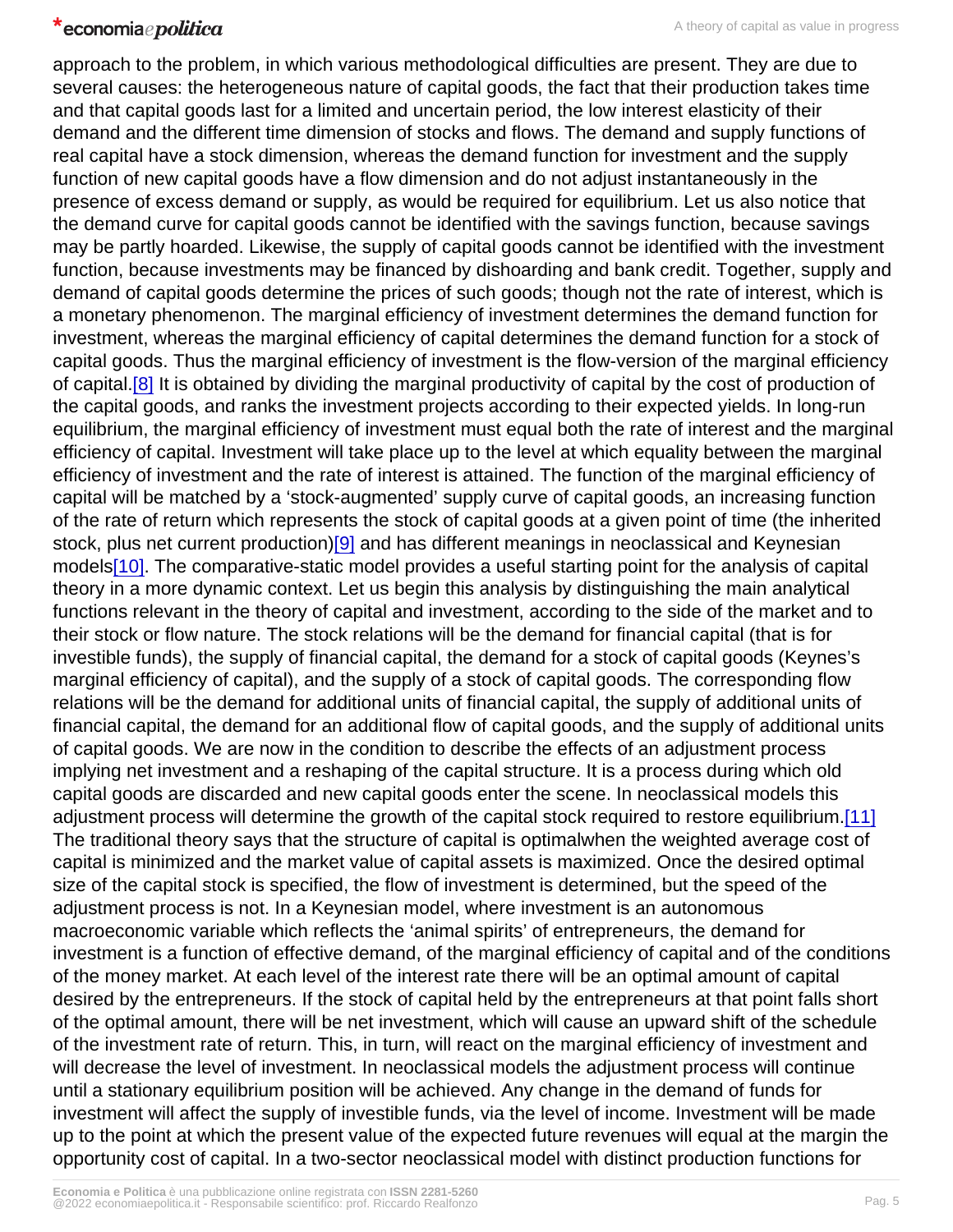<span id="page-5-0"></span>consumption and capital goods, capital can be treated as a malleable and homogeneous asset, suited to be used with various techniques in each of the two sectors.<sup>[12]</sup> In 'neoclassical synthesis' models the neoclassical and the Keynesian capital theories are integrated. Savings are regarded as a direct function both of the level of income and of the rate of interest. The demand for investment is inversely related to the rate of interest, but directly related to the current level of income. And there are a whole family of investment demand schedules and a whole family of supply of investible funds schedules, each of them associated to a particular level of income.

6. From the labour theory of value to the law of value.

 Let us now come back to Marx and explain to which extent we shall depart from him. Here we must distinguish between the young and the elder Marx. Following the classical surplus approach, the young Marx conceived the economic surplus in real terms, as the excess of social product over what was required to replace the means of production and the means of subsistence used during the productive process. Profits, interests and rents were paid out of the surplus, so defined<sup>[13]</sup>. It was not the same for the elder Marx, who considered the labour theory of value fully significant only in a precapitalist economy, the 'early and rude' Smithian primitive society in which commodities were produced by means of labour and rudimentary tools. In more developed societies, the labour theory of value could not hold, and was substituted by different theory, a real cost of production one. Marx had realized that the labour theory of value could only be applied in the pre-capitalist economy that preceded the accumulation of stock and the appropriation of land. A system in which labour was the sole source of value, the entire product of labour went to workers and commodities exchanged at prices proportional to their values. But in spite of Marx's unequivocal assertion that prices out of equilibrium ceased to reflect the quantities of labour-time embodied in commodities (unless in unrealistic special cases, characterized by an equal organic composition of capital in all sectors or by a zero profit rate), the pure labour theory of value was not abandoned. There was however a problem. If the labour theory of value could no longer be used to explain the origin of profit from wage labour exploitation, other justifications had to be found to legitimate Marx's idea that profits were the result of labour exploitation and to validate his appeal to class struggle. This was gradually realized by Marx. In the third volume of Capital, edited by Engels, he substituted the pure theory of labour with a more generic conception, that of a 'law of value' (Wertgesetz), which regulated the determination of relative prices<sup>[14]</sup>. There Marx rejected the labour theory of value of classical lineage that he had previously endorsed. In chapter IX, he acknowledged that profits are distributed by competition in proportion to the prices of constant and variable capitals, and not in proportion to their values. He pointed out that "there is always the possibility of an error if the cost-price of a commodity in any particular sphere is identified with the value of the means of production consumed by it", before concluding that "our present analysis does not necessitates a closer examination of this point. It remains true, nevertheless, that the cost-price of a commodity is always smaller than its value". Marx recognized that in the presence of different organic compositions of capital in production, and with a positive rate of profit, commodities prices are not proportional to labour values. They simply tend to gravitate around them. And he turned to a cost-of-production theory of value, in which both labour and capital were treated as directly productive agents. There was therefore in Marx, in the middle 1840s, when he matured the leading thread of his economic thought, a fundamental change of theoretical perspective, an 'epistemological break', pointed out by Louis Althusser, that signed his passage from ideology to science. That is from his former Hegelian metaphysical position to historical materialism. \*retired full professor of political economy, University of Florence Bibliographical references: BLISS C. (1975), Capital Theory and the Distribution of Income, North-Holland, Amsterdam; idem (2005), The Theory of Capital: A Personal Overview, Introduction, in C. Bliss, A.J. Cohen and G.C. Harcourt, eds., Capital Theory, Elgar, Cheltenham, 3 vols., vol. I, pp. xi-xxvi. CAVALIERI, D. (1963), Sulla relazione tra il saggio di rendimento oltre il costo e l'efficienza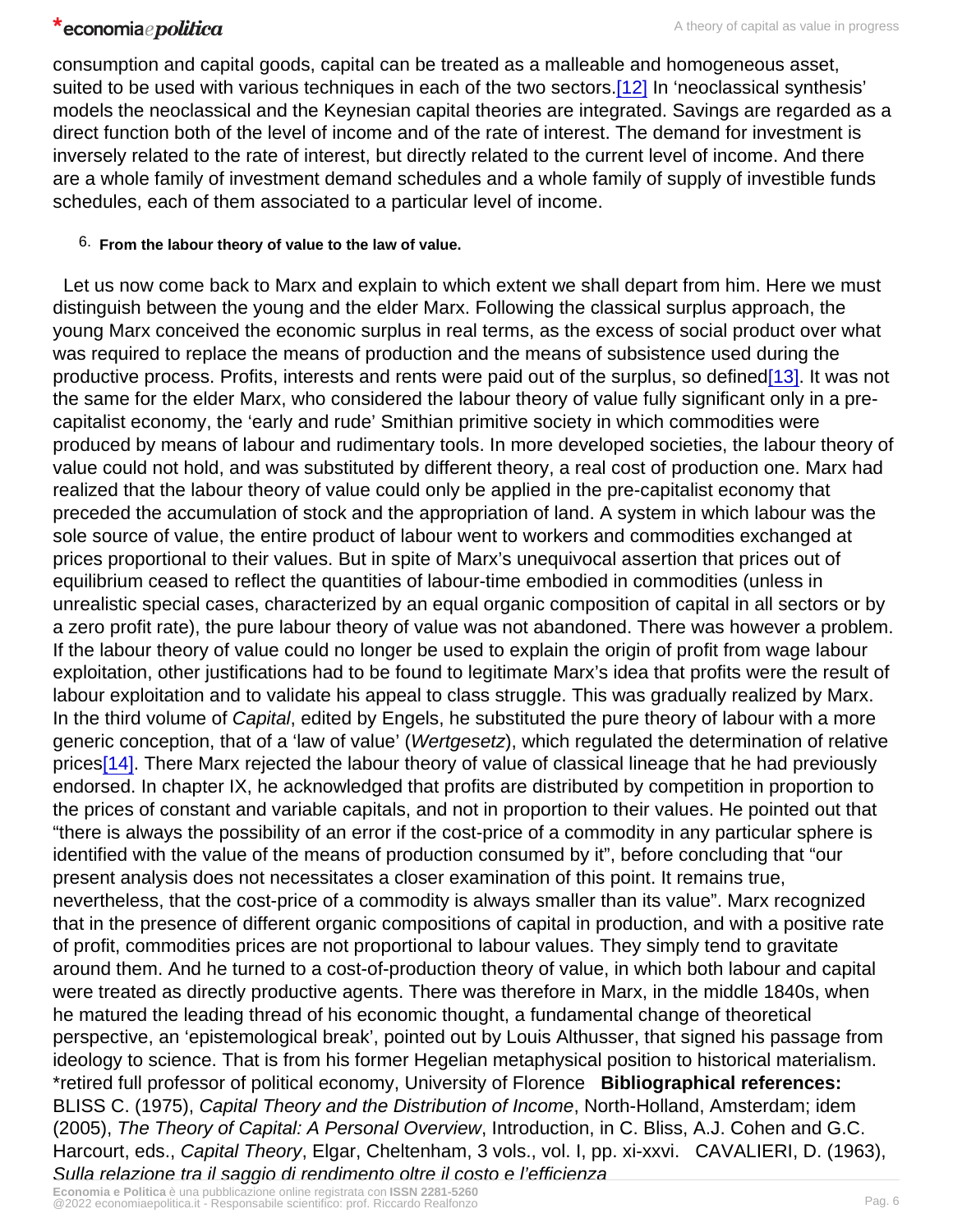<span id="page-6-0"></span>marginale del capitale, "Giornale degli economisti e annali di economia", March-April, pp. 247-73; idem (2004), On Some Equilibrium and Disequilibrium Theories of Endogenous Money: A Structuralist View, "History of Economic Ideas", vol. 12 , n. 3, pp. 49-81; idem (2009), Sull'inseparabilità delle strutture sintattiche nell'analisi classica del valore e della distribuzione, "Studi economici", vol. 64, no. 97, pp. 5-46; (2010), Valore e costo reale di produzione. Un riesame del problema, dopo la "New Value Controversy", "Studi Economici", vol. 65, no. 102, pp. 5-47. COHEN, A. J. and HARCOURT, G.C. (2003), Whatever Happened to the Cambridge Capital Theory Controversies?, "Journal of Economic Perspectives", vol. 17, no. 1, pp. 199-214. FOLEY, D. K. (2000), Recent Developments in the Labour Theory of Value, "Review of Radical Political Economics", vol. 32, no. 1, pp. 1-39. GAREGNANI, P. (1970), Heterogeneous Capital, the Production Function and the Theory of Distribution, "Review of Economic Studies", vol. 37, pp. 407-3; idem (1984), Value and Distri; idem (1990), Quantity of Capital, from The New Palgrave Dictionary of Economics Series: Capital Theory, J. Eatwell, M. Milgate and P. Newman eds., Macmillan, London, pp. 1-78. HICKS, J.R. (1939), Value and Capital, Clarendon Press, Oxford, 2<sup>nd</sup> ed. 1946: idem (1973), Capital and Time: A Neo-Austrian Theory, Clarendon Press, Oxford. KEYNES, J.M. (1973- 83), Collected Writings, ed. by D. Moggridge, Macmillan, London, and Cambridge Univ. Press, Cambridge. KLIMAN, A. (2007), Reclaiming Marx's Capital: A Refutation of the Myth of Inconsistency , Rowman and Littlefield, Lanham. LERNER, A. (1936-37), Capital, Investment and Interest, "Proceedings of the Manchester Statistical Society", Report of Group Meetings, pp. 26-31, repr. in Lerner, Essays in Economic Analysis, Macmillan, London, 1953, pp. 347-53; idem (1965), On Some Recent Developments in Capital Theory, "American Economic Review", Papers and Proceedings, May, pp. 284-95. MARX, K. (1867-1894), Das Kapital: Kritik der politischen ?konomie, voll. 3, tr. Capital, Lawrence and Wishart, London, 1969-74, and MECV. PASINETTI, L.L. et alii (1966), Paradoxes in Capital Theory: A Symposium, "Quarterly Journal of Economics", vol. 80, no. 4, November, pp. 503-83, with A Summing Up by P.A. Samuelson, pp. 568-83. SRAFFA, P. (1960), Production of Commodities by Means of Commodities: Prelude to a Critique of Economic Theory, Cambridge Univ. Press, Cambridge. JEL Classification: B13, B22, B51, E22, E41. Keywords: capital, labour, value, time, money. [\[1\]](#page-1-0) Examples of this type of capital are Marshall's 'free or floating capital', Menger's 'Dispositionskapital' and Böhm-Bawek's 'subsistence fund'. The notion of capital as a fund of purchasing power was developed by J.B. Clark, G. Cassel and F.H. Knight. [\[2\]](#page-1-0) The importance of the time dimension of capital had already been recognized by Ricardo, who correctly attributed to an inadequate treatment of the time element in production most of the difficulties faced in his theory of value, where the presence of durable capital goods was an obstacle to prove the proportionality of normal prices and labour values. [\[3\]](#page-1-0) On the difficulties in measuring capital, see DIEWERT, W.E. (1980), Aggregation Problems in the Measurement of Capital, in D. Usher, ed., The Measurement of Capital, Univ. of Chicago Press, Chicago, pp. 433-528. Various methods for measuring capital are known, but all of them are open to criticisms. The value of capital can be computed at the historical cost of capital assets, suitably revaluated; at their present replacement cost, reckoned at current prices; or at the discounted value of their expected future incomes. The classical surplus approach, centred on the supply side, is open to criticisms for its neglect of demand conditions, consumer preferences and the function of money as a store of value; the neoclassical approach for its reduction of the functional distribution of income to a purely technical determination, unaffected by class conflicts. [\[4\]](#page-1-0) On dimensional analysis, see HUNTLEY, H.E (1967), Dimensional Analysis, Dover Books, Mineola, New York, and DE JONG, F.J. and QUADE, W. (1967), Dimensional Analysis for Economists, North-Holland, Amsterdam. [\[5\]](#page-2-0) Sraffa made clear that the analytical separation to be considered was not concerned with the determination of quantities and prices, but with the relation of value with the social distribution of income. See his 'price-equations method', where the real wage and the social product are given, when the relative prices of commodities and the profit rate, inversely related to the real wage, are determined. [\[6\]](#page-3-0) Ricardo was conscious of